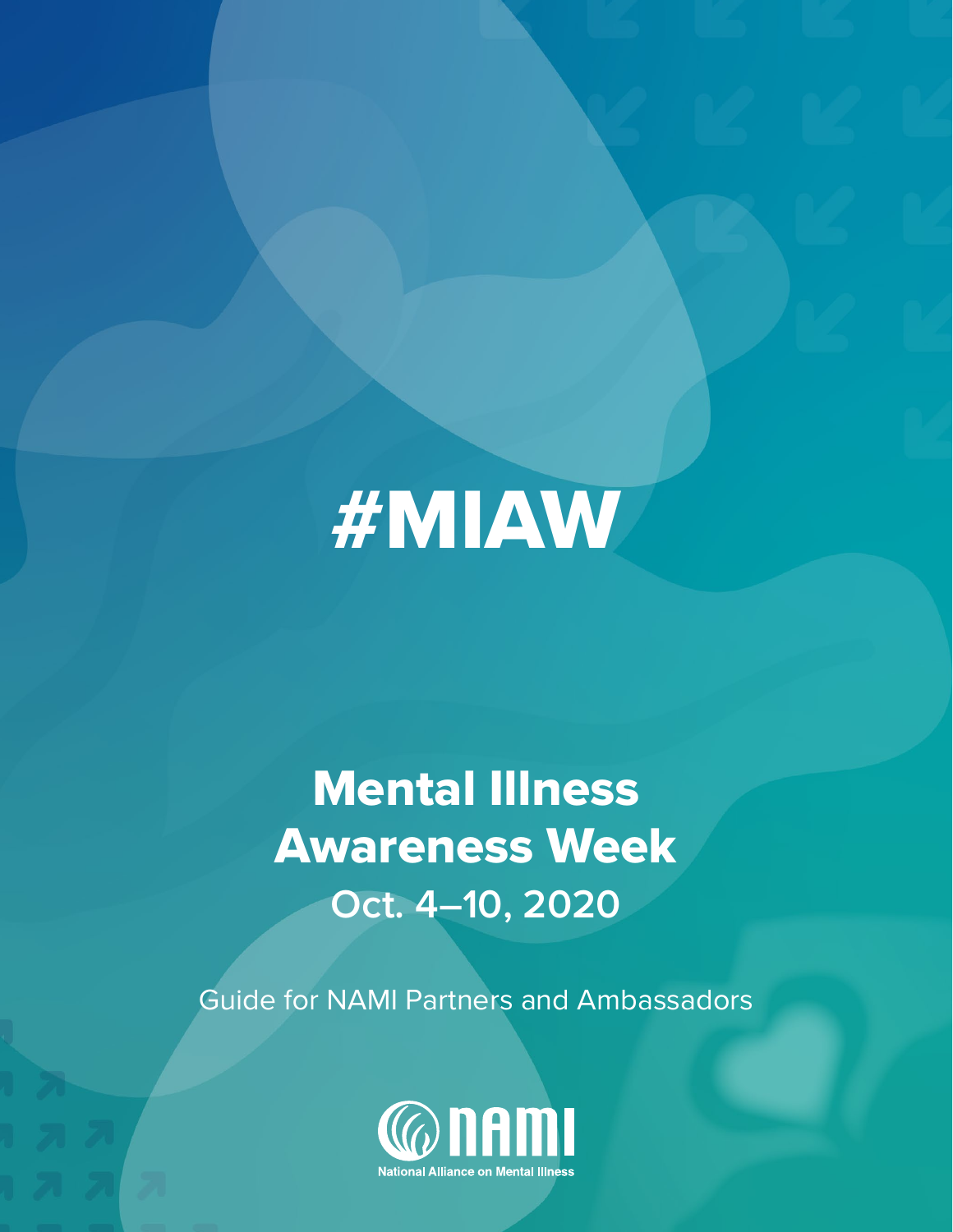# **#MIAW<br>Oct. 4–10**

#### **IN THIS GUIDE**

| <b>Mental Illness Awareness Week Theme Overview 3</b> |  |
|-------------------------------------------------------|--|
|                                                       |  |
|                                                       |  |
|                                                       |  |
|                                                       |  |
|                                                       |  |
|                                                       |  |
|                                                       |  |
|                                                       |  |
|                                                       |  |
|                                                       |  |
|                                                       |  |

### **QUESTIONS?**

**Contact Gustavo Guerrero with Strategic Alliances & Development** at gguerrero@nami.org.

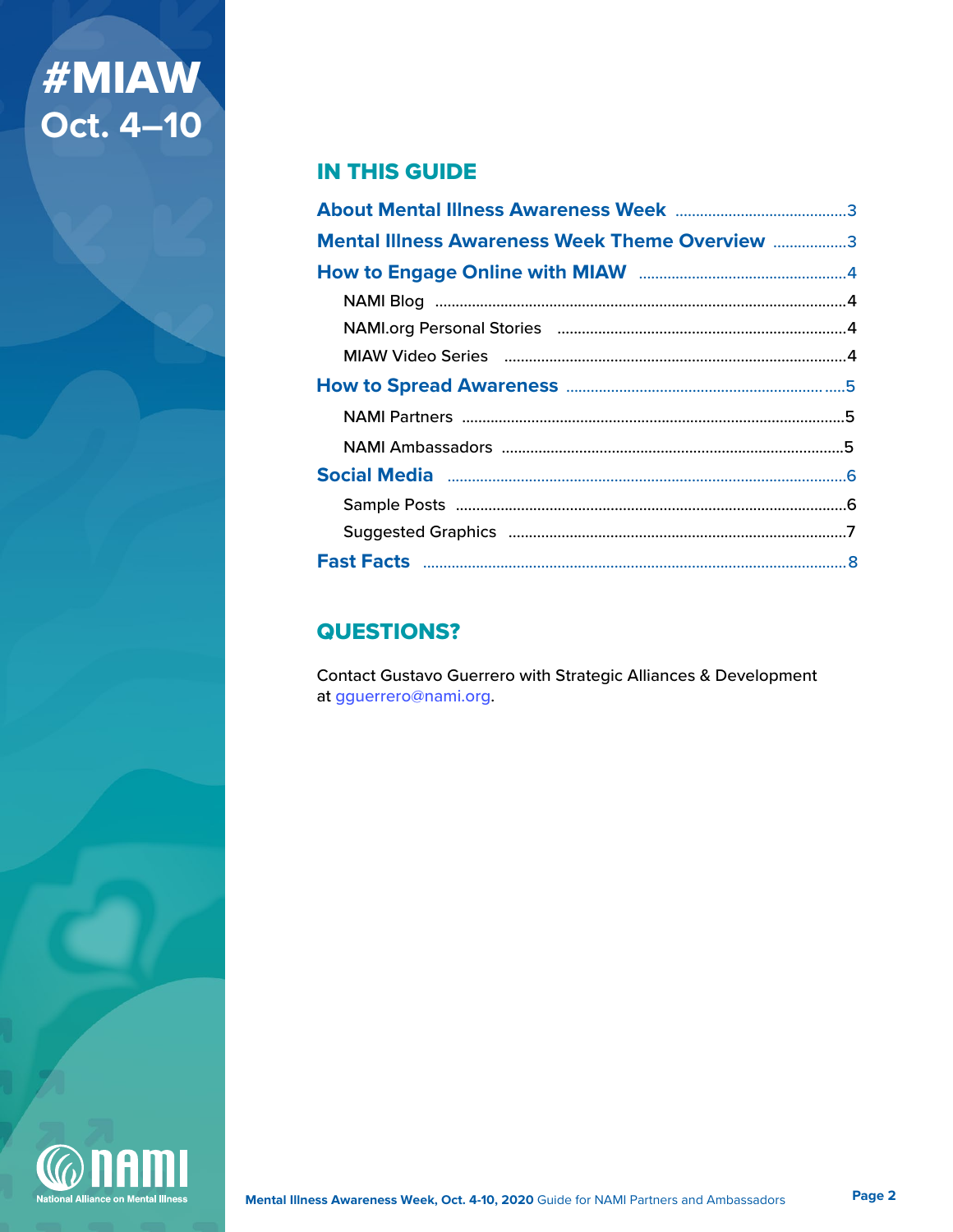### <span id="page-2-0"></span>ABOUT MENTAL ILLNESS AWARENESS WEEK

Each year, millions of Americans face the reality of living with a mental health condition. However, mental illness affects everyone directly or indirectly through family, friends or coworkers. That is why each year, during the first week of October, NAMI and participants across the country raise awareness of mental illness, fight stigma and provide support through Mental Illness Awareness Week (MIAW).

We believe that mental health conditions are important to discuss year-round, but highlighting them during Mental Illness Awareness Week provides a dedicated time for mental health advocates across the country to come together as one unified voice. Since 1990, when Congress officially established the first full week of October as MIAW, advocates have worked together to sponsor activities, large or small, to educate the public about mental illness.

Learn more here: [nami.org/m](https://www.nami.org/Get-Involved/Awareness-Events/Suicide-Prevention-Awareness-Month)iaw

### MENTAL ILLNESS AWARENESS WEEK THEME OVERVIEW

Mental Illness Awareness Week occurs Sunday, Oct. 4 through Saturday, Oct. 10.

The theme of this year's MIAW is **"What People with Mental Illness Want You to Know."** Each day throughout the week, NAMI will be raising the voices of those with lived experience to talk about some of the conditions and symptoms that are most misunderstood. Below is the focus for each day of MIAW:

- Day 1: MIAW Kickoff Day 2: Borderline Personality Disorder Day 3: Disassociation Day 4: Anxiety Day 5: Bipolar Disorder Day 6: Psychosis
- Day 7: General Mental Health (World Mental Health Day)

*Throughout MIAW, NAMI will also continue to amplify its "You Are Not Alone" campaign, which builds awareness with digital tools and storytelling that make connection possible during a climate of physical distancing. The NAMI community is always here to help, reminding everyone that you are not alone.*

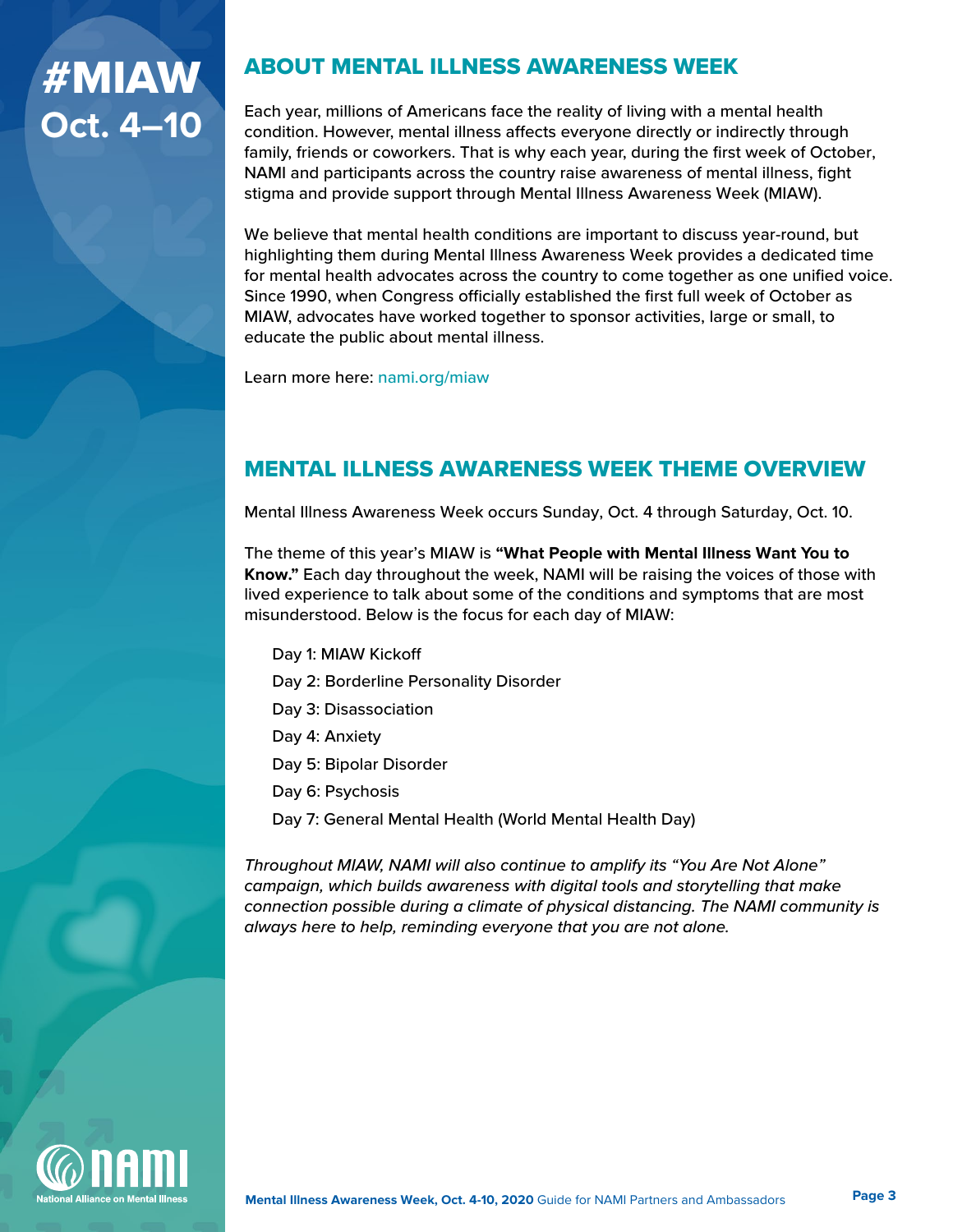### <span id="page-3-0"></span>HOW TO ENGAGE ONLINE WITH MIAW

#### **NAMI Blog**

Each day during MIAW, NAMI will feature a blog and social media post addressing the theme "What People with Mental Illness Want You to Know." Be sure to check out the NAMI Blog and look for posts on our social media. [nami.org/Blogs/NAMI-Blog](http://www.nami.org/Blogs/NAMI-Blog)

#### **NAMI.org Personal Stories**

Each day during MIAW, we will feature personal stories from real people experiencing mental health conditions submitted to [nami.org/yourstory.](https://www.nami.org/yourstory) Personal stories are brief, informal snapshots of lived experience, making them unique from pieces published on the NAMI Blog. By reading about lived experience, we aim to make people feel less alone in their mental health journeys.

Please share the link with your networks, and they could be featured on [nami.org/personal-stories](https://www.nami.org/personal-stories) and NAMI social media channels.

#### **MIAW Video Series**

NAMI will feature videos from real people sharing their lived experience with some of the mental health conditions NAMI is focusing on during MIAW. Look for content to be uploaded to [nami.org/miaw](https://www.nami.org/miaw) as we get closer to MIAW.

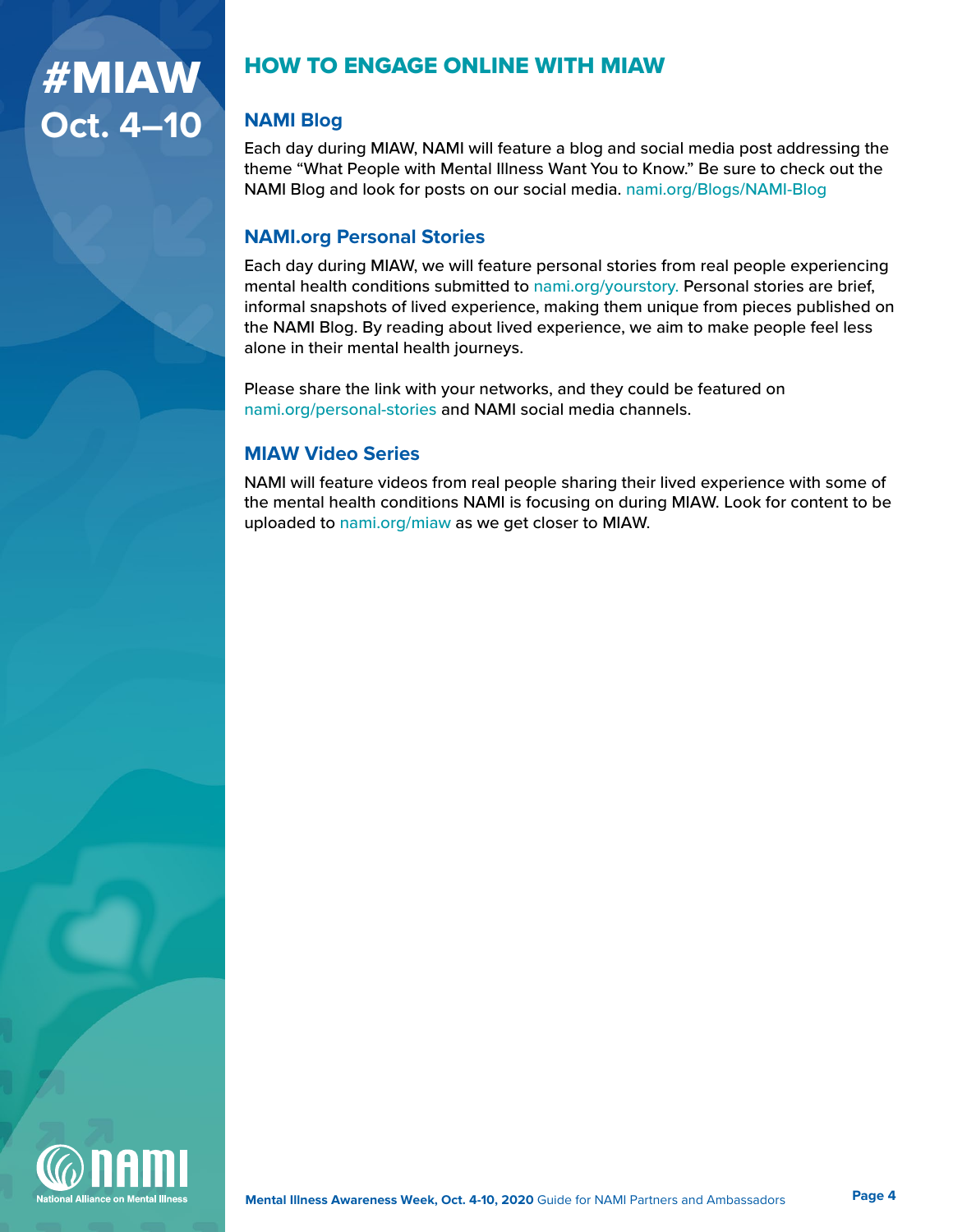### <span id="page-4-0"></span>HOW TO SPREAD AWARENESS

There are different ways to spread the word about Mental Illness Awareness Week and start the conversation about mental health within your networks:

- **• Participate in NAMIWalks Your Way,** a virtual event on Saturday, October 10th. This National Day of Hope has a local and national reach to elevate awareness of and raise funds for mental health. Visit namiwalks.org for more information.
- **• Host a Facebook or Instagram Live** with an expert or person with lived experience about how they're managing physical distancing challenges while maintaining their mental health.
- **• Vote4MentalHealth,** spotlighting the importance of MIAW is also a great opportunity to cross-promote efforts to get out the vote in this November's election. To help spread the message and for ways to get involved, including a sample social media toolkit with graphics, visit vote4mentalhealth.org/get-involved.

Here are additional things you can do to raise awareness about [mental health:](https://www.nami.org)

#### NAMI Partners

- Create a CEO/leadership video message to employees about MIAW and the importance of managing their mental health and finding support during this time
- Offer fact sheets for employees to post and share (See Fast Facts on page 8)
- Email your employees "desk drops" each day of MIAW that highlight the featured mental heath conditions and symptoms that are most misunderstood (i.e., Did You Know...)
- Select and feature a mental health champion within your organization who embodies the ideals of mental health awareness

#### NAMI Ambassadors

- Create a social video about MIAW and the importance of addressing mental health, tag NAMI and encourage fans and followers to make their own videos
- Create and share social media posts each day of MIAW with mental health facts (see Social Media on page 6 for examples)
- Check out NAMI's social media for helpful posts and resources to like and share
- Create a social campaign using donation buttons on YouTube, Facebook, Instagram or TikTok in honor of MIAW and NAMI's work

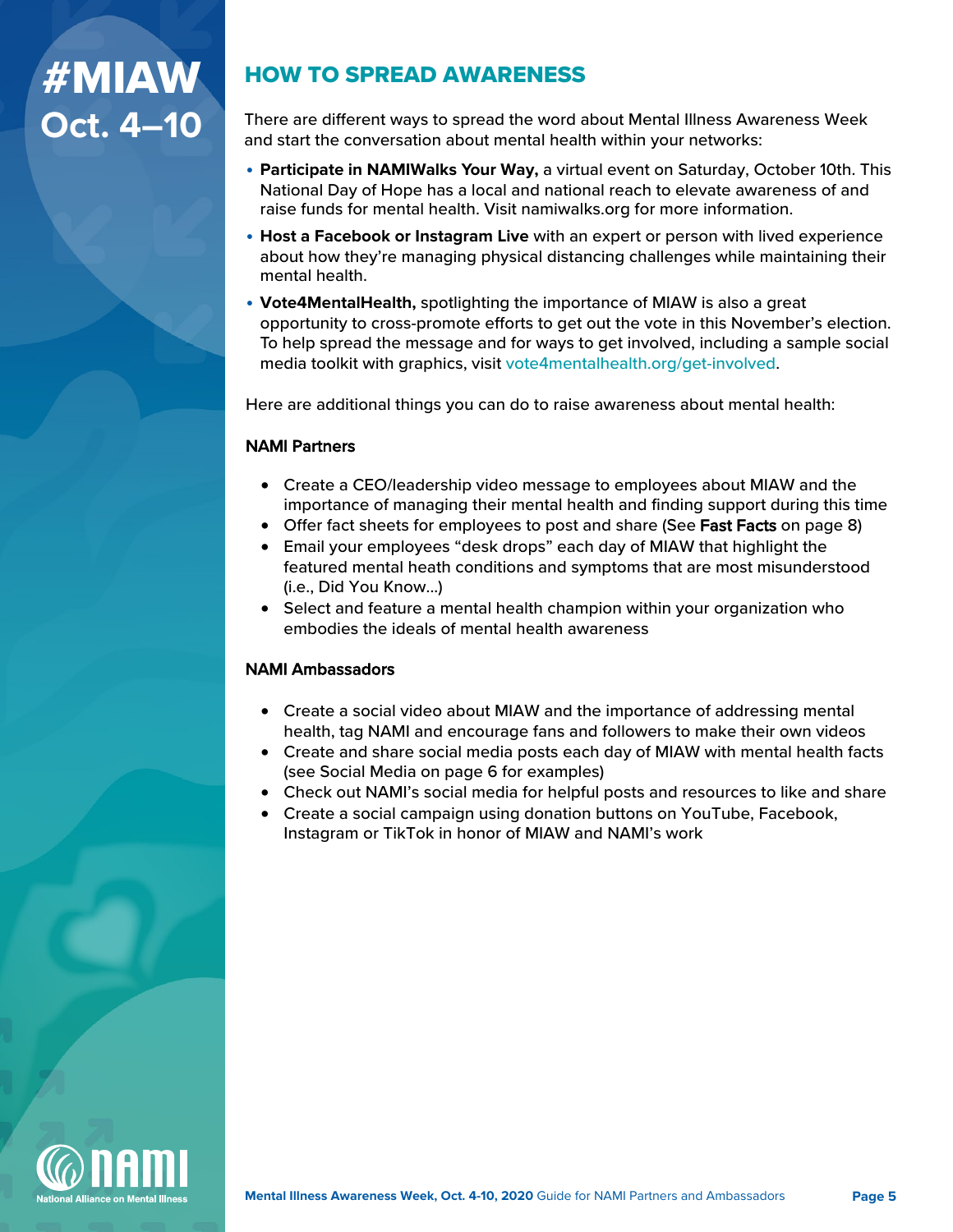### <span id="page-5-0"></span>SOCIAL MEDIA

Below are some sample social media posts you can use throughout the week. Amplify NAMI's social media posts by sharing, liking and retweeting. We will also feature videos with members of the NAMI community telling their personal stories that we invite you to share.

We also encourage you to post relevant content on the following days with events that coincide with Mental Illness Awareness Week:

- **•** Tuesday, Oct. 6: National Day of Prayer for Mental Illness Recovery and Understanding
- **•** Thursday, Oct. 8: National Depression Screening Day
- **•** Saturday, Oct. 10: World Mental Health Day
- **•** Saturday, Oct. 10: NAMIWalks National Day of Hope

#### **Sample Posts:**

- **•** There is a lack of understanding surrounding people experiencing mental illness. That's why @NAMICommunicate is sharing some of the most misunderstood aspects of mental illness each day during MIAW. #MentalIllnessAwarenessWeek #MIAW
- **•** We can use our shared experiences to fuel empathy for those with chronic conditions and symptoms that affect daily life. #MentalIllnessAwarenessWeek #MIAW
- **•** Mental health is a huge part of overall health and should be a priority for everyone, whether you have a mental health condition or not. #MentalIllnessAwarenessWeek #MIAW
- **•** We've come a long way in fighting mental health stigma, but there's still more to do. Join us in raising awareness and providing education, information and support this #MentalIllnessAwarenessWeek #MIAW
- **•** You are #NotAlone: 1 in 5 U.S. adults experience mental illness each year. #MentalIllnessAwarenessWeek #MIAW
- **•** There is no health without mental health #MentalIllnessAwarenessWeek #MIAW
- **•** Less than half of U.S. adults with mental illness get treatment. That must change. #MentalIllnessAwarenessWeek #MIAW
- **•** (10/10) Today is World Mental Health Day. We all have mental health challenges and if you are struggling right now, know that You Are Not Alone. #MentalIllnessAwarenessWeek #MIAW
- **•** Mental health can and should be a priority this election season. Visit NAMI's new election website, vote4mentalhealth.org, and pledge to #Vote4MentalHealth.

Hashtags to Use: **#MentalIllnessAwarenessWeek #MIAW**

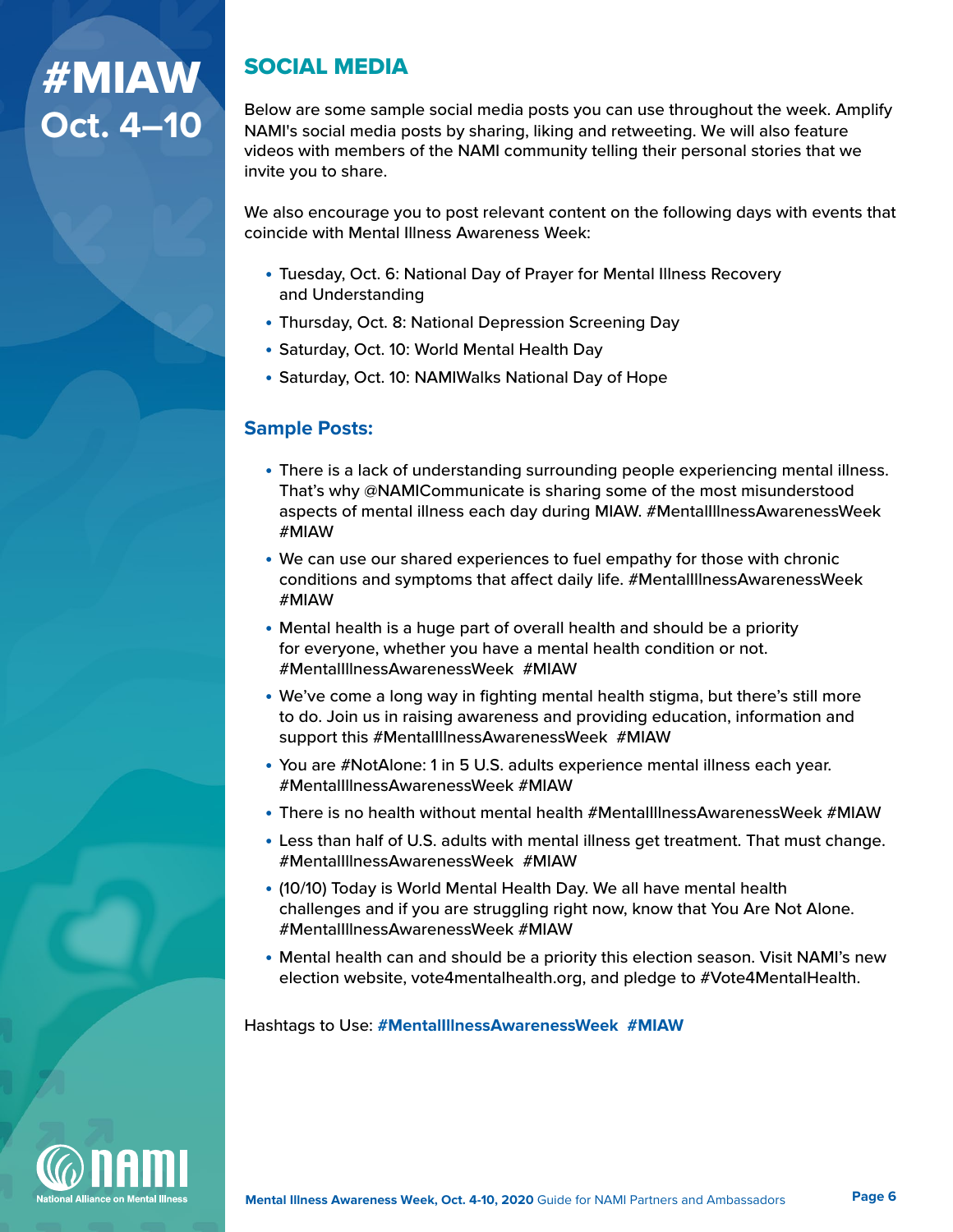### <span id="page-6-0"></span>SUGGESTED GRAPHICS FOR MENTAL ILLNESS AWARENESS WEEK

Download graphics and logo files to share on social media accounts as posts, cover images, website hero images or to add to existing messaging.

High-quality files (and additional graphics) can be downloaded from: [nami.org/Get-Involved/Awareness-Events/Awareness-Resources](https://www.nami.org/Get-Involved/Awareness-Events/Awareness-Resources)